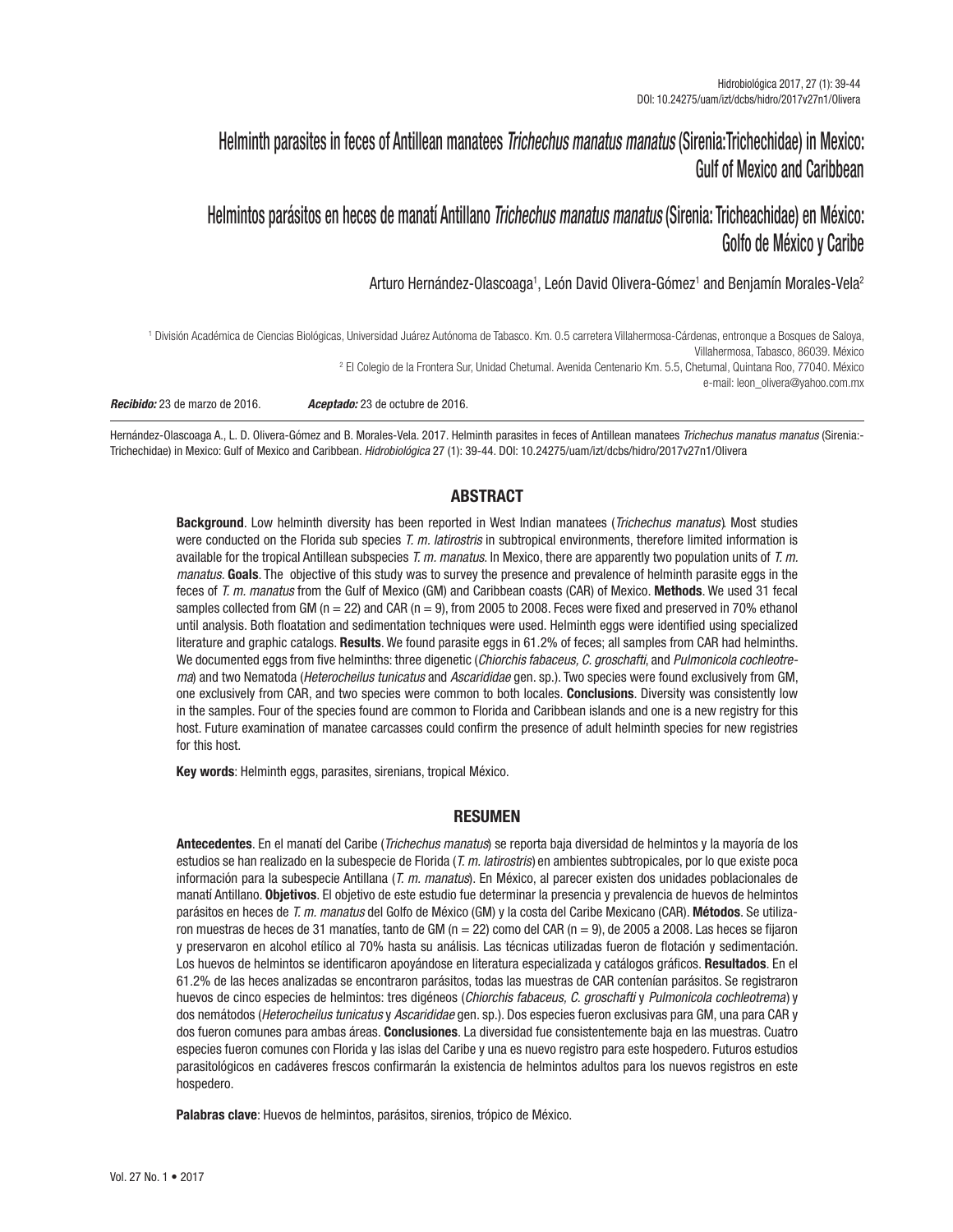#### INTRODUCTION

The main objective of studying parasites of wild mammals is to determine their effect on the health and ecology of populations (Samuel *et al.*, 2001). In manatees (Sirenia: Trichaechidae), however, studies of parasites are relatively scarce (Marsh *et al*., 2012). The Florida manatee (*Trichechus manatus latirostris*, Harlan 1824), in subtropical latitudes, has been the most studied (Bando *et al*., 2014), because many dead manatees are recovered and available for examination. Some studies have been conducted on Antillean manatees (*Trichechus m. manatus*, Linnaeus 1758) in Cuba (Coy-Otero, 1989), Puerto Rico (Mignucci-Giannoni *et al*., 1999a,b), and the Dominican Republic (Colón-Llavina *et al*., 2009). Only six species of helminth parasites have been reported in *T. m. manatus*: five digenetic and one Nematoda (Marsh *et al*., 2012). Searching for eggs in feces is a viable and non-invasive technique to describe helminth diversity in manatees (Bando *et al*., 2014).

The species *Trichechus m.manatus* is listed as endangered, both internationally (Self-Sullivan & Mignucci-Giannoni, 2008) and in Mexico (SEMARNAT, 2010).The largest manatee population in Mexico inhabits the southern region of the Gulf of Mexico, within the states of Tabasco, northern Chiapas, southern Campeche (Colmenero & Hoz, 1986), and the Caribbean coast of Quintana Roo (Morales-Vela & Olivera-Gómez, 1997; Morales-Vela *et al*., 2000). Recently, Nourisson *et al*. (2011) demonstrated genetic evidence of discreteness between these two populations in Mexico. In this study, we examined the presence and prevalence of helminth eggs in the feces of *T. m. manatus* in Mexico, from populations of the Gulf of Mexico (inland population, inhabiting freshwater systems) and the Caribbean (inhabiting mostly brackish and marine water).

#### MATERIALS AND METHODS

From 2005 to 2008, we collected fecal samples from 31 *T. m. manatus* in different localities in the Southern Gulf of Mexico (GM) and Caribbean coasts (CAR) in Mexico (Fig. 1). We analyzed 22 samples from 10 localities in the state of Tabasco in GM and 9 samples from two localities of the state of Quintana Roo in CAR (Table 1, Fig. 1). Within GM, samples came from two river basins, Grijalva (GV) and Usumacinta (USU) and within CAR, samples came from two coastal bays, Bahía de Chetumal (BCH) and Bahía de Ascensión (BA). All CAR samples and nine from GM were taken from manatees captured for health-assessment projects, immediately after the individual excreted during handling. For the other samples, one was taken from a rescued animal, four came from necropsies, four were from animals in captivity, and four samples were from fresh feces found floating on waterways. Fecal samples collected in dead stranded animals were taken from the latest newly formed stools with a greenish consistency, directly from the large intestine. Collected feces were placed in sterile containers with a capacity of 100 ml, with a tight lid and fixed and stored in 70% ethylic alcohol until analyses.

A qualitative flotation technique (saline saturated solution) was used to isolate eggs from stool samples. This technique involves a solution with a higher density than the eggs in the sample. We used 2 to 5 g of homogenized stool sample and mixed it with 20 ml of saline saturated solution in a stirring device and filtered same through a mesh to a test tube until forming a convex meniscus. We then gently placed a coverslip on top of the test tube. After 20 min we carefully lifted off the coverslip from the tube and placed it on a microscope slide to observe it. We also used the sedimentation (formalin-ether) technique where the



Figure 1. Study area at Southeastern Mexico. Points are sampling localities within the Gulf of Mexico (GM) and Caribbean coasts (CAR). Subregions of GM are the Usumacinta River Basin (USU) and Grijalva River Basin (GV). Subregions of CAR are Bahía de Chetumal (BCH) and Bahía de Ascensión (BA).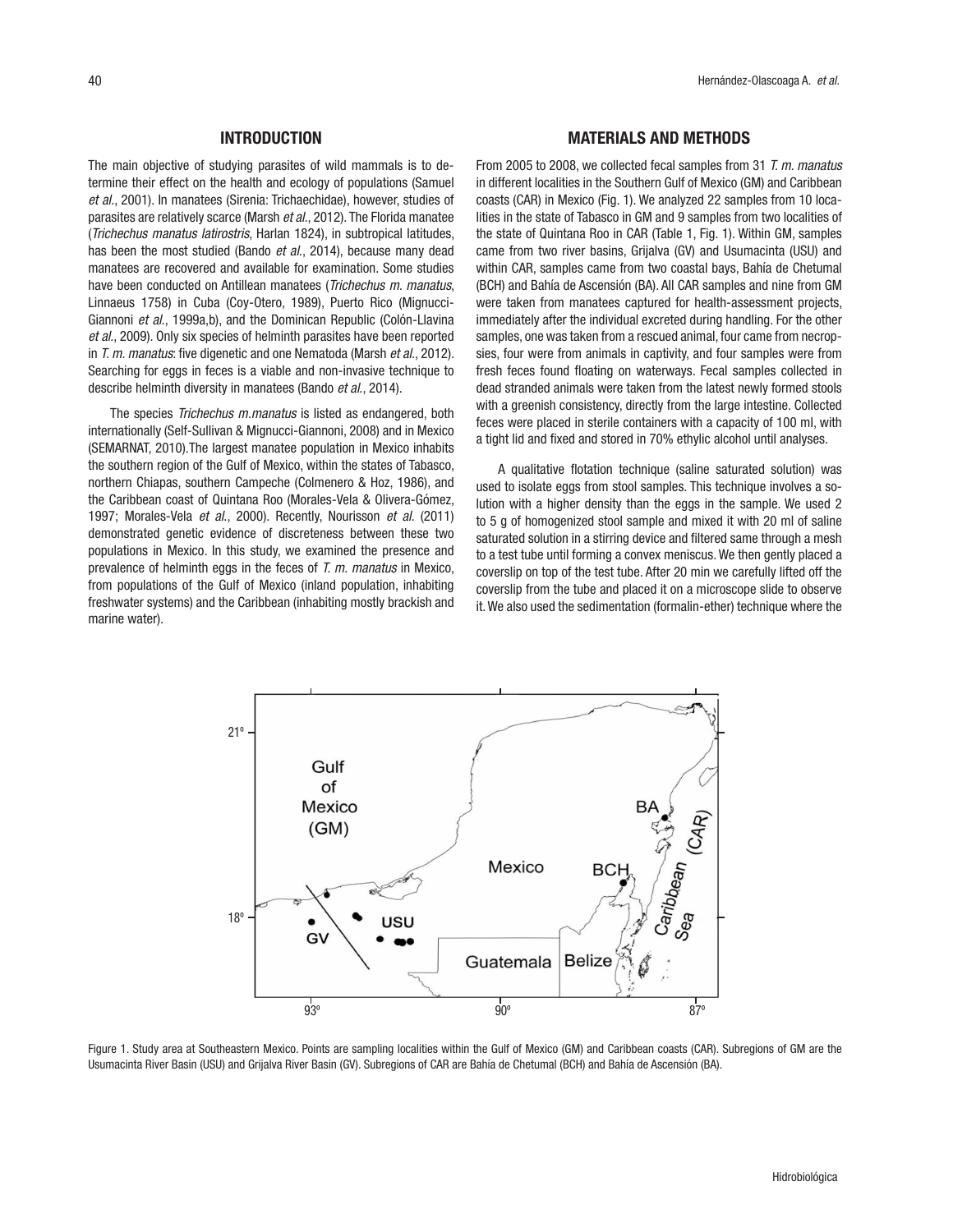eggs are not distorted but rather deposited by gravity at the bottom of the container. We used 2 to 5 g of stool sample in 10 ml of 10% formalin, filtered through a mesh. We added 6 ml of the suspension in 3 ml of ether in a centrifuge tube and mixed at 3000 rpm for 3 m. Then we decanted the final solution and an aliquot was taken with a Pasteur pipette and placed on a microscope slide to observe it (Lamothe-Argumedo, 1997; Cruz-Reyes & Camargo-Camargo, 2001; Foreyt, 2001).

Eggs were identified under a microscope, using specialized literature and graphic catalogs (Travassos *et al*., 1969; Dailey *et al*., 1988; Coy-Otero, 1989; Foreyt, 2001; Bando *et al*., 2014) and measured to µm with a ruled ocular. Microphotographs of representatives were taken with a digital camera. Empiric prevalence was calculated following the concepts of Bush *et al*. (1997), i.e., the number of hosts infected with one or more species of parasites divided by the number of hosts examined. Qualitative similitude within the sampling region was estimated by cluster analysis, using the UPGMA algorithm and Jaccard´s index (Moreno, 2001), with MVSP software 3.22 (Kovach Computing Services, Kovach, 2010).

### **RESULTS**

Five species of helminths were identified, three digenetic and two nematode. Digenea: *Chiorchis fabaceus* (Diesing, 1938) Fischoider, 1901 (n=12, Fig. 2A), a large ovoid, almost elliptical, egg, 169.0 x 101.3 (148-180 x 90-120), a thin membrane covering the egg, operculated side, barrel shaped with symmetrical walls. *Chiorchis groschafti* Otero, 1989 (n=18, Fig. 2B) a smaller egg, 97.5 x 69.5 (80-108 x 60- 71), same characteristics of *C. fabaceus*. *Pulmonicola cochleotrema* (Travassos&Vogelsang, 1931) Batron& Blair, 2005, (n = 23, Fig. 2C) very small eggs, ovoid, thin covered, 18.6 x 10.2 (17-22 x 10-12), with a filament extended on each pole, the operculum is located on the base of the filament of the wider pole.

Nematodes, *Heterocheilus tunicatus* Diesing, 1839 (n = 24, Fig. 2D) a reddish egg, slightly ovoid with a thick, rough wall, 160.4 x 149.1 (150-170 x 140-160), content does not fill the full eggshell. Ascarididae gen. sp. Baird, 1853 ( $n = 1$ , Fig. 2E) an ovoid egg, compressed on both poles, 50 x 30, thick and smooth reddish wall.

From the 31 individuals samples, 19 (61.2%) were infected by at least one helminth. Ten animals from GM (45.4%) and the whole CAR sample (100%) were infected. Four helminth species were found in GM samples and three from CAR. Among the species found, in the CAR sample, *C. groschafti* had the highest prevalence (66.6%), followed by *H. tunicatus* (44.4%) and *P. cochleotrema* (33.3%) (Fig. 3). In GM sample, *P. cochleotrema* had the highest prevalence (22.7%) followed by *C. fabaceus* (18.1%) and *H. tunicatus* (13.6%) (Fig. 3). Parasites in the individual samples varied from 0 to two species (mean  $= 0.83$  species/ sample). Seven samples had two species (22.5%), twelve samples had one species (38.7%), and twelve samples were free (38.7%) of parasites.

In terms of similarity, the generated cluster separated GM and CAR regions at an index ca. 0.30 (Fig. 4). Subregions in CAR (BA and BCH) were more similar than those in GM (GV and USU) (Fig. 4). Three species were shared by both populations, two were found only in GM samples, and one species only in CAR samples (Fig. 3). The species with higher prevalence differed among populations.



Figures 2a-e. Helminth eggs found in feces of *Trichechus manatus manatus*: a) *Chiorchis fabaceus* (169.0x101.3 µm). b) *Chiorchis groschafti* (97.5 x 69.5 µm). c) *Pulmonicola cochleotrema* (18.6x10.2 µm). d) *Heterocheilus tunicatus* (160.4x149.1 µm). e) Ascarididae gen. sp. (50x30 µm).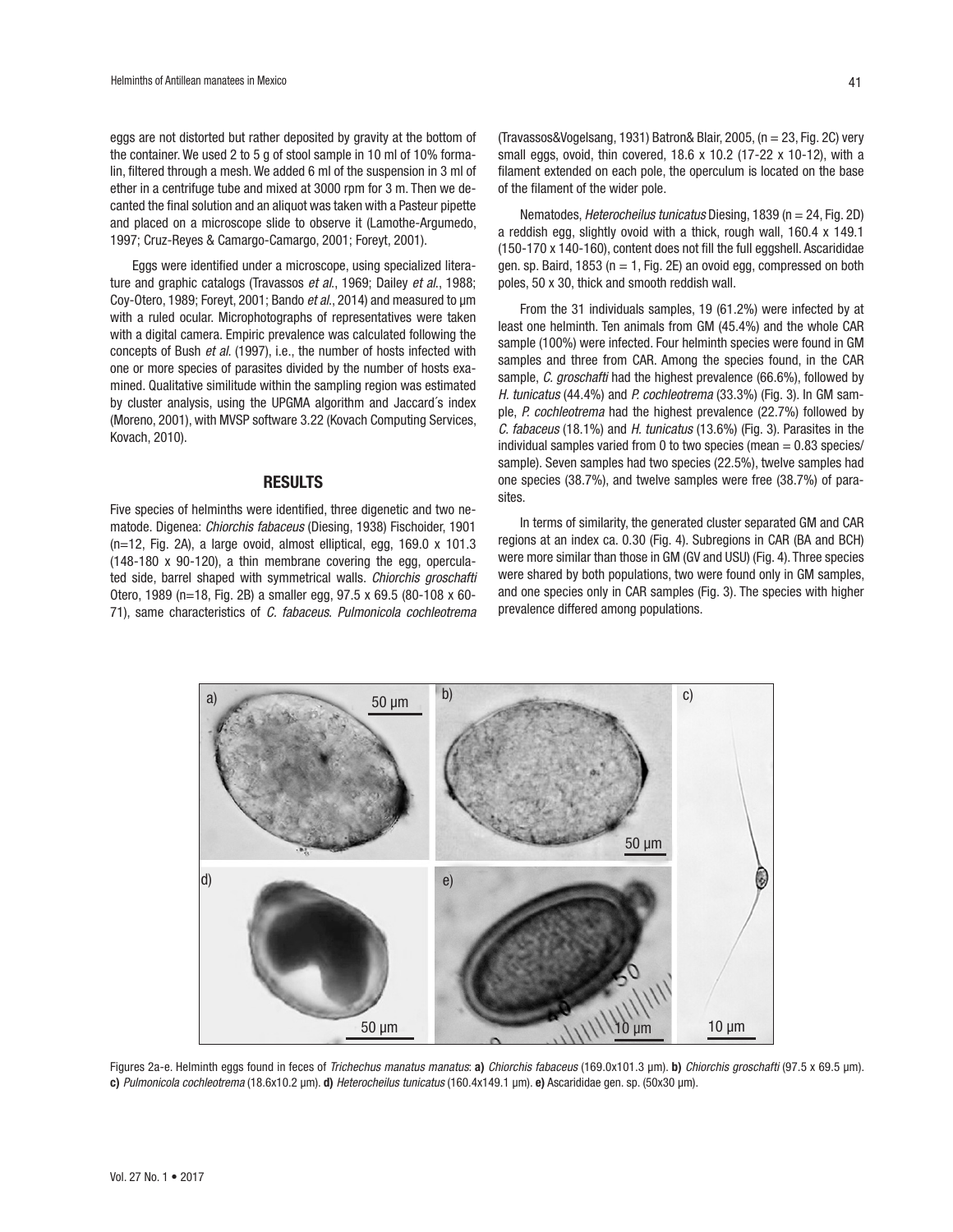

Figure 3. Prevalences of five species of helminth eggs found in feces of *Trichechus manatus manatus* in México on subregions of the Gulf of Mexico (Usumacinta River basin (USU), Grijalva River basin (GV), Caribbean Coasts (Bahia de Chetumal (BCH) and Bahia de Ascension (BA).

## **DISCUSSION**

Helminth parasite diversity in *T. m. manatus* is consistently low. There are reports of only six species in the literature (Marsh *et al*., 2012). This could be a result of small samples, limited research, and a focus on feces or content of the digestive track, but also due to the habits of the species, whose distribution tends toward freshwater environments, while its herbivorous diet is mainly fibrous plants. As a comparison, 22 species of helminths are reported for the dugong *Dugong dugon* (Müller, 1776) (Sirenia: Dugongidae) (Beck & Forrester, 1988), which is a marine species. Four of the species found in this study, *C. fabaceus, C. groschafti, P. cochleotrema,* and *H. tunicatus* were reported as adult parasites of dead manatees in Florida (Beck & Forrester, 1988), Cuba (Coy-Otero, 1989), Puerto Rico (Mignucci-Giannoni *et al*., 1999a), the Dominican Republic (Mignucci-Giannoni *et al*., 1999b), Brazil (Carvalho *et al*., 2009), and Mexico (González-Solís & Vidal-Martínez, 2004). example the method as a determination of *Ch. fabaceus*<br>
and the method of *Ch. fabaceus*<br>
Beginnered a. Prevalences of *Trichechus manatus* is consistently low. Then<br>
the method used was species of helminith eggs found in

Bando *et al*. (2014) described eggs from six helminth species in *T. m. latirostris: H. tunicatus; C. fabaceus; C. groschafti; P. cochleotrema;* 



Figure 4. Similarity of subregions of the Gulf of Mexico (GM) and Caribean coasts (CAR) of Mexico, based on the egg prevalences of five species of parasite hel-

*Moniligerum blairi* Dailey, Vogelbein & Forrester, 1988, and *Nudacotyle undicola* Dailey, Vogelbein & Forrester, 1988. The eggs we analyzed coincided with descriptions and measurements taken by Bando *et al*. (2014) for *C. fabaceus* 169x110 (160.4-178.2 x 98-118.8), *C. groschafti* 98x70 (93.5-104.5 x 49.5-74.8), *P. cochleotrema* 22.4x10.5 (20.9-24.2 x 8.8-11), and *H. tunicatus* 154x155 (124.7-190.1 x 127.7-193.1).

Members of the Paramphistomidae family are often found in *T. m. manatus*, *C.fabaceus,* and *C. groschafti* in Florida, Cuba, Puerto Rico, the Dominican Republic, and the east coast of the Yucatan Peninsula. *C. fabaceus* had been reported in the three species of the Trichechidae family: *T. manatus, T. inunguis* (Natterer, 1883), and *T. senegalensis* (Link, 1795) (Marsh *et al*., 2012). Individuals of *Chiorchis* sp. inhabit the digestive tract, mainly in the colon and cecum. Their life cycle has not yet been studied, but it is thought that manatees ingest them by consuming small snails with cercarias (digenea larvae) that are on the aquatic plants they feed on (Raga *et al*., 2009).

Digenea *P. cochleotrema* from the Opisthotrematidae family is described from nostrils, trachea, and bronchi of manatees (Marsh *et al*., 2012). This species is registered from *T. m. latirostris* in Florida (Beck & Forrester, 1988) and from *T. m. manatus* in México, Puerto Rico, the Dominican Republic, and Brazil (Mignucci-Giannoni *et al*., 1990b; González-Solís & Vidal-Martínez, 2004; Colon-Llavina *et al*., 2009; Carvalho *et al*., 2009)

The ascarid nematode *H. tunicatus* belongs to the Heterocheilidae subfamily, which is common in aquatic reptiles (especially in crocodiles) and in sirenian mammals (Anderson, 2000). These adult helminths have been recorded from Florida (Beck & Forrester 1988), Puerto Rico (Mignucci-Gianonni *et al*., 1999a), the Dominican Republic (Mignucci-Gianonni *et al*., 1999b), and the eastern Yucatan Peninsula (González-Solís & Vidal-Martínez, 2004), in great numbers throughout the digestive tract, mainly in the stomach. Sanvicente (2005) reported eggs of *H. tunicatus* in feces found along the Caribbean coasts of Mexico (Quintana Roo) and from the Gulf of Mexico (Tabasco and Campeche). Jueco (1977) previously suggested that manatees feed on the intermediate hosts when consuming vegetation.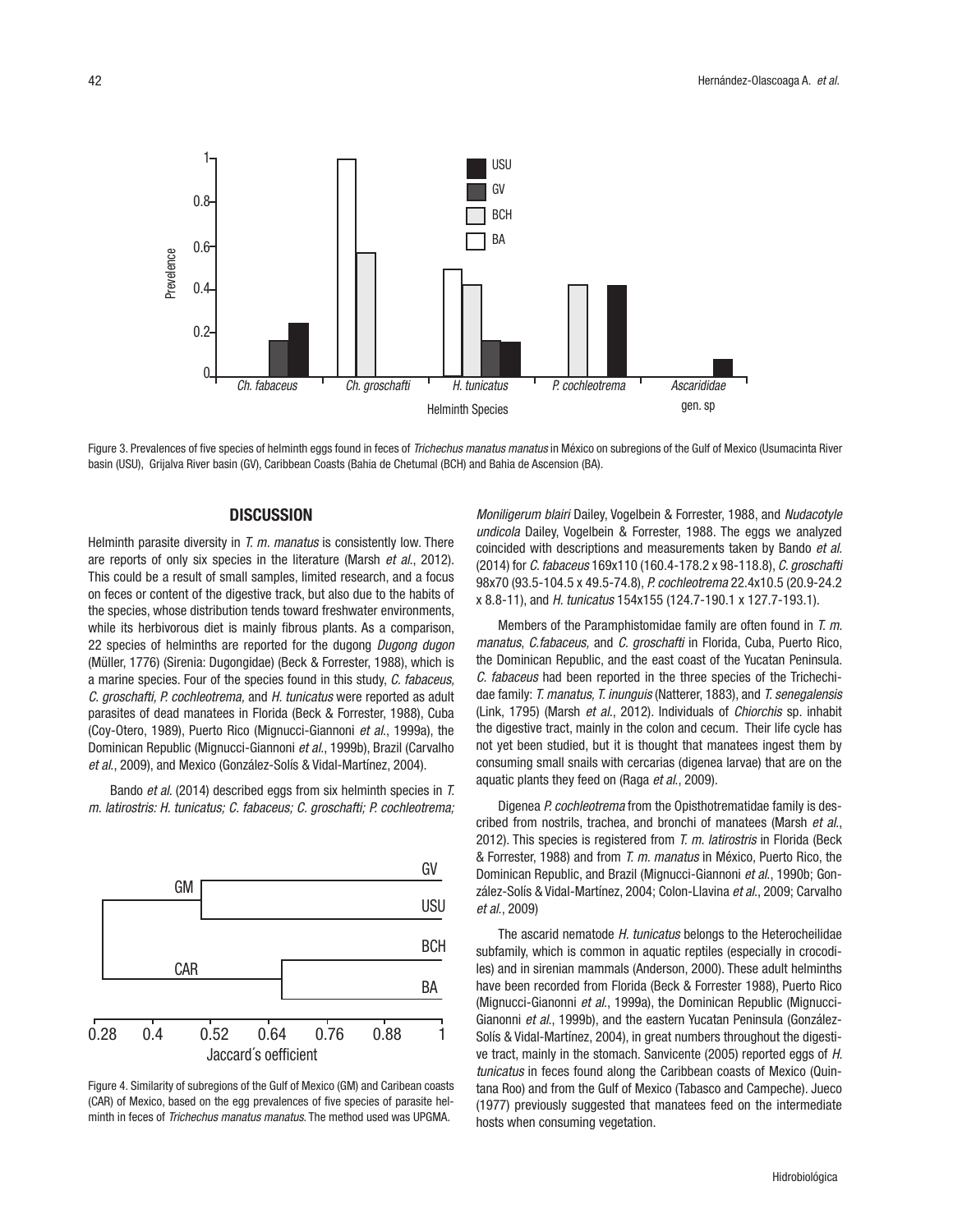Eggs of the parasites that we attribute solely to the Ascarididae gen. sp. family have an unknown origin. In the Gulf of Mexico localities, domestic animals like cows, horses, dogs, and cats are often found along the waterways and lakes; many lakes and freshwater systems are lentic (low energy) and receive wastes from urban and rural communities, which could favor some species of parasites.

Necropsies of manatees from the Caribbean coast of Mexico, where manatees inhabit coastal environments, often found greater numbers of nematodes and digenea in the digestive tract. However, in the Gulf of Mexico, where manatees are found almost exclusively within freshwater, the parasite load is low and just one adult species had been registered, the *C. fabaceus* (Hernández-Olascoaga & Olivera-Gómez, pers. com.) digenea.

Other reported species of digenea, *Nudacotyleundicola* and *Moniliger umblairi* or coccidea, *Eimeria manatus* Upton, Odell, Bossart & Walsh, 1989 and *E. nodulosa* Upton, Odell, Bossart & Walsh, 1989 (Beck & Forrester, 1988; Upton *et al*., 1989) were not observed as eggs or as other forms in our study. The sample size could influence the diversity found, since more samples were analyzed for the GM population. However, this study supports evidence that manatee helminth fauna is not diverse (Raga *et al*., 2009) compared to other aquatic mammals like cetacean or pinnipeds (Foreyt, 2001; Raga *et al*., 2009).

The differences of helminth fauna between the two regions are in keeping with the genetic information of the limited movements of individuals between the regions (Nourisson *et al*., 2011) and indicate that different ecological pressures act upon the populations. These differences also support the idea that both populations should be managed separately. Despite their low diversity, future studies on local helminth differences that used larger sample numbers could generate information on their habitat.

### ACKNOWLEDGEMENTS

We would like to thank Serapio López Jiménez, José Domínguez-Alpizar, David González-Solís, and Cruz Ulin-Izquierdo for their comments and suggestions regarding this analysis. We also wish to thank Leticia García-Magaña for her comments and granting us access to the parasitology laboratory at the Academic Division of Biological Sciences at the Universidad Juárez Autónoma de Tabasco. We also give our thanks to Mauro Sanvicente-López for his bibliographic support. Samples were collected with support from the following projects: SEMARNAT-2004-C01-385, PROMEP/103.5/04/2582, and SEMARNAT/CONACYT 2002-C01-1128 (Quintana Roo). The following federal permits were used: SEMARNAT/DGVS703144, 04513, 03670/06 and 03675/07.

#### REFERENCES

- Anderson, R. C. 2000. *Nematode parasites of vertebrates: Their Development and Transmission,* 2nd. Ed. CABI Publishing, 635 p.
- BANDO, M., I. V. LARKIN, S. D. WRIGHT & E. C. GREINER. 2014. Diagnostic stages of the parasites of the Florida manatee, *Trichechus manatus latirostris*. *Journal of Parasitology* 100 (1): 133-138. DOI: 10.1645/13- 206.1
- BECK, C. A. & D. J. FORRESTER. 1988. Helminths of the Florida manatee, *Trichechus manatus latirostris*, with a discussion and summary of the parasites of sirenians. *Journal of Parasitology* 74: 628-637.
- BUSH, A. O., K. D. LAFFERTY, J. M. LOTZ & A. W. SHOSTAK. 1997. Parasitology meets ecology on its own terms: Margolis *et al*. revisited. *Journal of Parasitology* 83 (4): 575-583.
- Carvalho, V. L., A. D. Oliveira de Meirelles, M. R. M. Alves, D. C. Colares, M. C. V. Moraes & C. M. B. Leal. 2009. Ocurrence of *Pulmonicola cochleotrema* (syn. *Cochleotrema cochleotrema*) (Digenea: Opisthotrematidae) in Antillean manatees (*Trichechus manatus manatus*) in Brazil. *Latin American Journal of Aquatic Mammals* 7 (1-2): 47-52. DOI: 10.5597/lajam00132
- Colmenero, L. C. & M .E. Hoz. 1986. Distribución de los manatíes, situación y conservación en México. *Anales del Instituto de Biología, Universidad Nacional Autónoma de México, Serie Zoología* 56 (3): 955-1020.
- Colon-Llavina, M. M., A. A. Mignucci-Giannoni, S. Mattiucci, M. Paoletti, G. NASCETTI & E. E. WILLIAMS. 2009. Additional records of metazoan parasites from Caribbean marine mammals, including genetically identified anisakid nematodes. *Parasitology Research* 105: 1239-1252. DOI: 10.1007/s00436-009-1544-4
- Coy-Otero, A.1989. Una nueva especie de trematodo del género *Chiorchis* (Diplodiscidae), un parásito del manatí *Trichechus manatus* (Sirenia) de Cuba. *Poeyana* 378: 1-4.
- Cruz-Reyes, A. & B. Camargo-Camargo. 2001. *Glosario de términos en Parasitología y Ciencias Afines*. Instituto de Biología, UNAM. México. 347 p.
- Dailey, M. D., W. Vogelbein & D. J. Forrester. 1988. *Moniliger umblairi* n. g., n. sp. and *Nudacotyle undicola* n. sp. (Trematoda: Digenea) from the West Indian Manatee, *Trichechus manatus*. *Systematic Parasitology* 11: 159-163
- FOREYT, J. W. 2001. Veterinary Parasitology: Reference Manual, Fifth edition. Iowa State Press. 230 p.
- González-Solís, D. & V. M. Vidal-Martínez. 2004. Helmintos parásitos de manatíes y cetáceos varados en la costa de la península de Yucatán, México. Memorias del XVI Congreso Nacional de Parasitología. Tlaxcala, México del 11 al 16 de octubre.
- Jueco, N. L. 1977. The trematode *Paradujardinia halicoris* in the sea cow in Phillipines. *Journal of Biology* 6: 257-262.
- Kovach, W. L. 2010. *MVSP A MultiVariate Statistical Package for Windows*, ver. 3.2. Kovach Computing Services, Pentraeth, Wales, U.K.
- LAMOTHE-ARGUMEDO, R. A. 1997. Manual de técnicas para preparar y estu*diar los parasitos de animales silvestres*. AGT Editor. México. 43 p.
- Marsh, H., T. J. O'Shea & J. E. Reynolds III. 2011. *Ecology and Conservation of the Sirenia: Dugongs and Manatees*. Cambridge University Press. 521 p.
- Mignucci-Giannoni, A. A., C. A. Beck, R. A. Montoya-Ospina & E. H. Williams Jr. 1999a. Parasites and commensals of the West Indian manatee from Puerto Rico. *Journal of the Helminthological Society of Washington* 66 (1): 67-69.